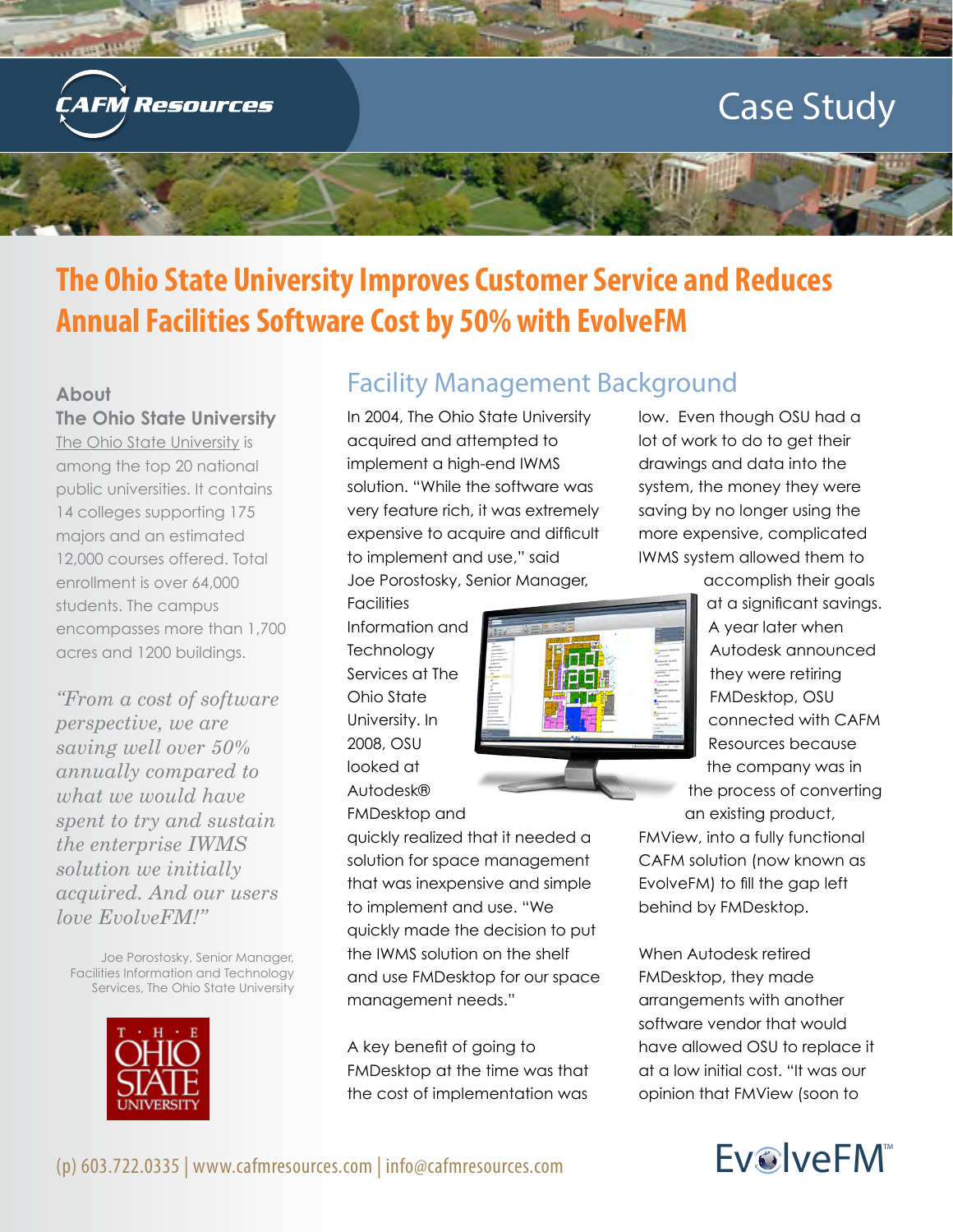

be EvolveFM) was way more advanced and functional in the browser environment where most

of our customers would be accessing it," said Porostosky. "We had around 250 users accessing facilities information with FMView at the time. Thus it made sense for us to move forward with EvolveFM."

# OSU Today

The Ohio State University (OSU) facilities management team is responsible for 36 million square feet of building space. Currently, the Wexner Medical Center at OSU is managing all its 6 million square feet with EvolveFM™ from CAFM Resources, with over 300 people accessing facilities information via their web browsers on any given day. "We're currently working through our plan to bring the space information for the entire university into EvolveFM," said Porostosky. "We expect to have our plan fully implemented by the summer of 2013, with all 36 million square feet campus-wide being managed in EvolveFM."

When OSU implemented EvolveFM, they put together a 15-page overview document for their users. Some users



have looked of the document, but most have been able to access the information they need simply by logging in and navigating to the information they

require. "Our users love the system because it is so easy to use," said Porostosky. "It's so easy for our users to get the data they need out of the system that customer satisfaction is high, which is very important us."

OSU defines several types of EvolveFM users, including:

- 1. Planning Group Users: these users deal with people who want more space or a long-term planning understanding
- 2. Data Analysts: these users do a lot of reporting to satisfy state and federal requirements as well as external customers
- 3. Maintenance Workers: these users primarily view drawing based information "Internally, we have deans and administrators who are looking

to see how much space their particular organization has while they try to understand their growth and whether they can justify getting more space," said Porostosky. "We also have facility maintenance people who need to access to certain layers in facility drawings via the web so that they can see things like shutoff valves and life safety information."

OSU is adding more drawingbased layered data into their CAFM system because it is easy to access and view drawings



and layers via a browser using EvolveFM. This allows users to quickly get at the information they need from day to day – because it is so easy, OSU does not have to train them in how to use EvolveFM.

OSU facilities drawings are a combination of Revit and AutoCAD files. The Wexner Medical Center is entirely in Revit; the rest of the campus is currently in AutoCAD but will likely transition to Revit over the next few years. "The fact that EvolveFM deals with both Autodesk Revit